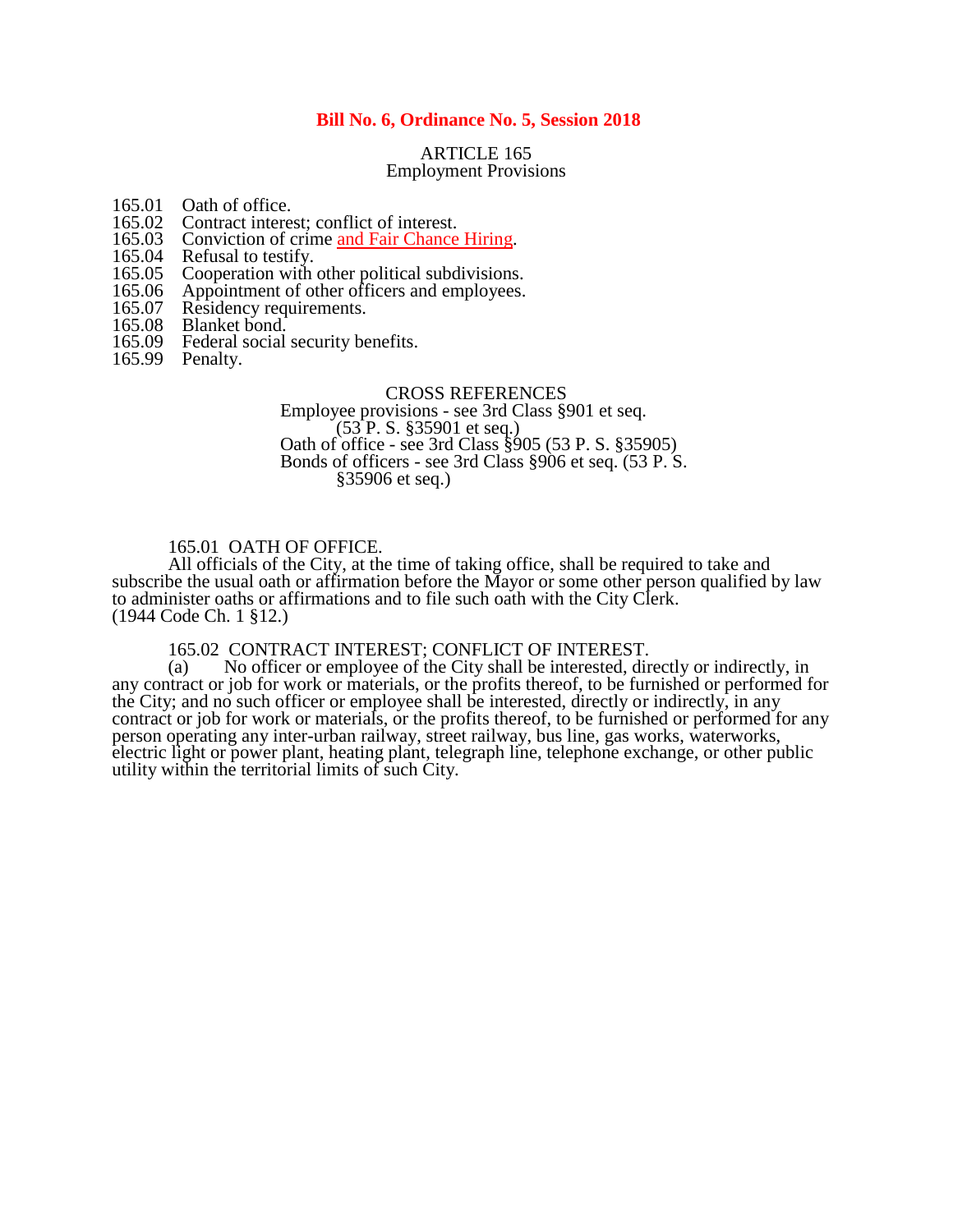(b) No officer or employee of the City shall accept or receive, directly or indirectly, from any person operating within the territorial limits of a City, any inter-urban railway, bus line, street railway, gas works, waterworks, electric light or power plant, heating plant, telegraph line, telephone exchange or other business using or operating under a public franchise any frank, free pass, free ticket or free service or accept or receive, directly or indirectly, from any person any other service upon terms more favorable than is granted to the public generally, except that such prohibition of free transportation shall not apply to policemen or firemen in uniform. Nor shall any free service to the City officials heretofore provided by any franchise or ordinance be affected by this section.

(c) No candidate for office, appointment or employment and no officer, appointee or employee of the City shall directly or indirectly give or promise any person any office, position, employment, benefit or anything of value for the purpose of influencing or obtaining the political support, aid or vote of any person, under the penalty of being disqualified to hold the office or employment to which he may be or may have been elected or appointed.

(d) No officer or employee of the City, personally or by a partnership, firm or association of which he is a member, shall, except in the performance of his duties as such officer or employee or except with respect to matters of a ministerial nature, represent or accept employment from or be retained by any person in relation to any matter pending before or involving the City or any board or commission thereof; nor shall he, or any partnership, firm or association of which he is a member, following termination of his service with the City, represent any person adverse to the City in relation to any matter which he personally participated during his period of City service or employment. (Ord. 2-1962 §601.)

# 165.03 CONVICTION OF CRIME AND FAIR CHANCE HIRING.

# (1) CONVICTION OF A CRIME.

Any person convicted of a crime or offense involving moral turpitude may be ineligible to assume any City office, position or employment and, upon conviction thereof while in office, may have to forfeit his office. In determining whether a person who has been convicted of a crime or offense involving moral turpitude is eligible to hold a City office, position or employment, or whether a person must forfeit his office pursuant to this provision, the City shall take the following factors into consideration:

- (a) The temporal proximity of the crime or offense in question to the date the person has applied for or been appointed to any City office, position or employment;
- (b) The duties and responsibilities of the City office, position or employment in question;
- (c) The nature and elements of the crime or offense involving moral turpitude for which the person has been convicted; and
- (d) Any other factors based on the crime or offense involving moral turpitude that weigh on the ability of the person to perform the duties and responsibilities of the office, position or employment. (Ord. 8-2010. Passed 3-2-10.)

# (2) FAIR CHANCE HIRING.

The City of York hereby establishes a fair chance hiring policy that removes the criminal history question from the City of York employment application.

> (1) In making hiring decisions, the city shall consider the public interest of ensuring access to employment for former offenders.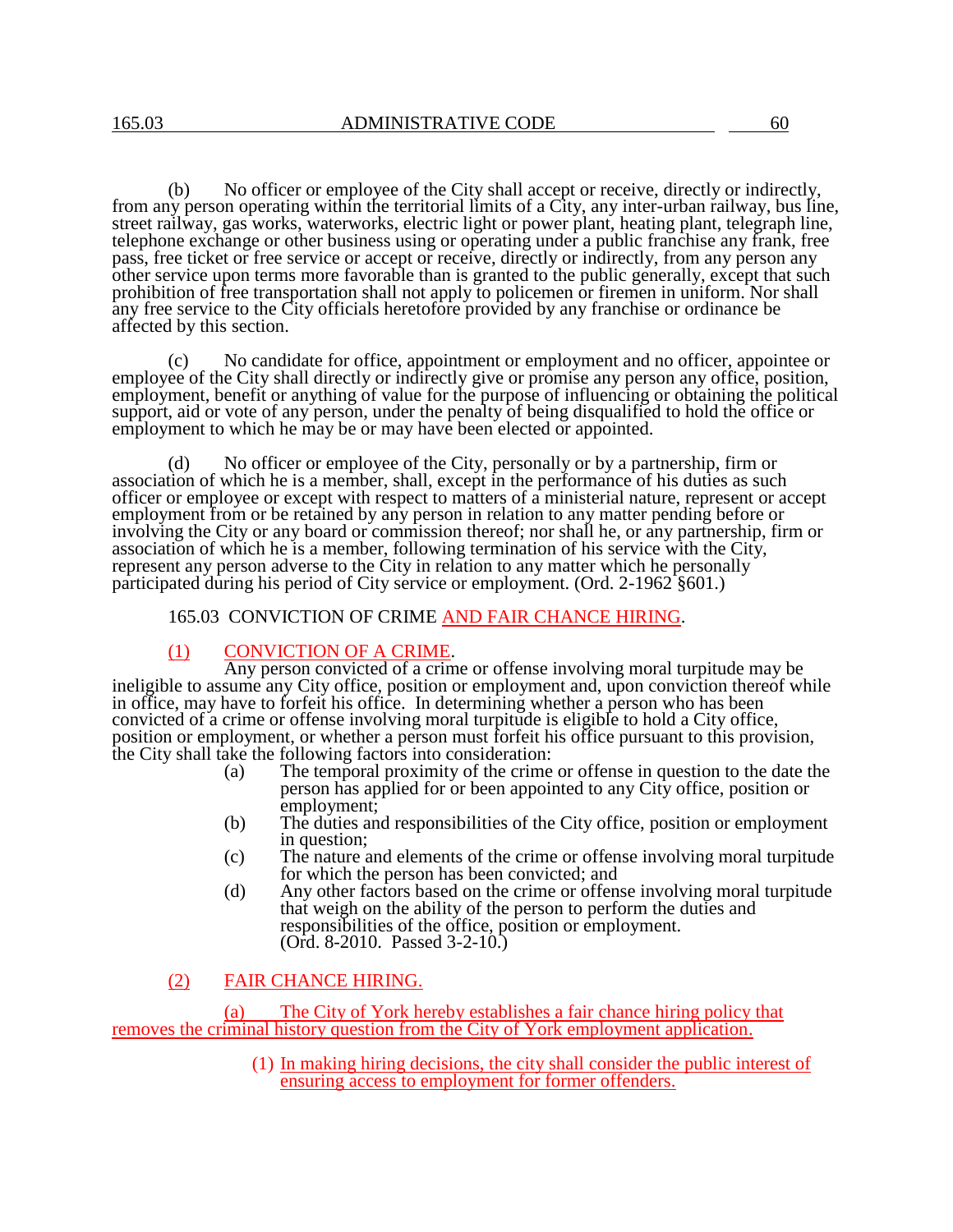(2) The City of York may still consider a past conviction as part of an applicant's background check in making hiring decisions.

(b) The City of York encourages all businesses in the City to remove the criminal history question from their applications to allow applicants the opportunity to stand on their own merits.

165.04 REFUSAL TO TESTIFY.

If any person hereafter elected or appointed to any office or position in the City shall, after lawful notice or process, willfully refuse or fail to appear before any court, any legislative committee or the Governor or, having appeared, refuses to testify or to answer any question regarding the property, government or affairs of the City which fall within the scope of his duties or the conduct of his office or regarding his nomination, election, appointment or official conduct or refuses to execute a waiver of immunity from prosecution on account of any such matter in relation to which he may be asked to testify, he may be removed from office by Council in its discretion. Any person removed from office pursuant shall not thereafter be eligible for election or appointment to any office or employment in the City.

(Ord. 2-1962 §603.)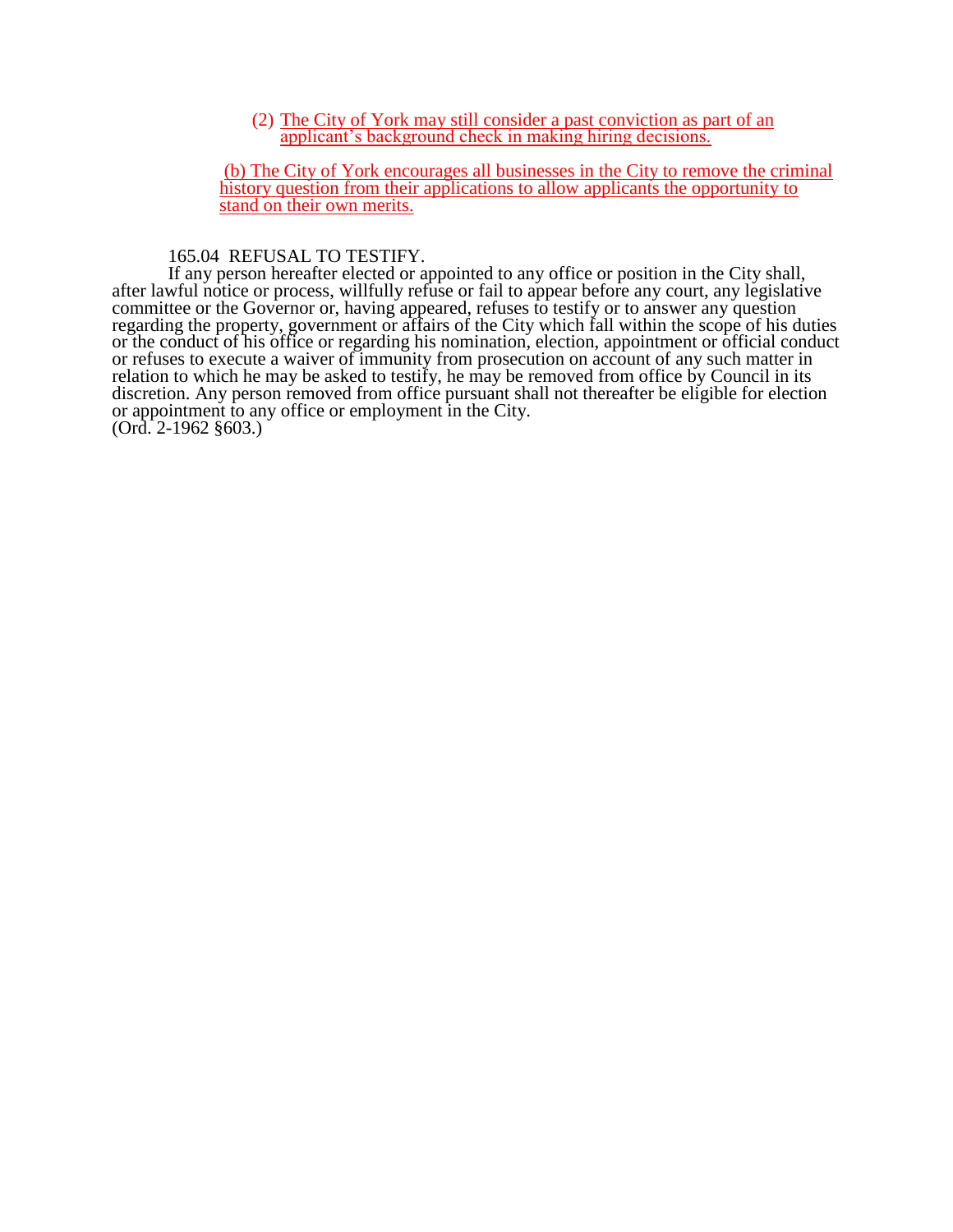The City recognizes that, under modern conditions of metropolitan growth, the boundary lines of governmental subdivisions rarely reflect the boundary lines of governmental services and activities. Therefore, all officers and employees of the City shall take all action desirable and necessary to establish and carry out cooperative programs with other governmental subdivisions in the area and vicinity of the City to the end that greater efficiency and economy of operation and improved quality of service will result. (Ord.  $2-1962$  §606.)

# 165.06 APPOINTMENT OF OTHER OFFICERS AND EMPLOYEES.<br>(a) All City officers and employees not otherwise specifically provide

All City officers and employees not otherwise specifically provided for shall be appointed, as provided in Section 121.03. No such appointment shall be made unless funds therefor are contained in the current budget, or are provided for by supplemental appropriations, and it shall be the responsibility of the Mayor to determine what other officers and employments are necessary for the proper governance of the City.

(b) Department heads shall employ to the fullest extent possible, people who are City residents and shall exercise all possible recruitment efforts to employ such residents, including advertising in newspapers and contacting employment agencies. (Ord. 2-1962 §333; Ord. 30-1962 §1; Ord. 82-1966 §1; Ord. 7-1968 §1; Ord. 98-1968 §1.)

# 165.07 RESIDENCY REQUIREMENTS.<br>(a) "Employee" means any person appo

"Employee" means any person appointed to any position of employment by the City, whether such employment be full or part-time provided such person receives financial compensation from the City subject to withholding taxes by the State or Federal government.

(b) "Residence" means the actual domicile where the employee normally eats and sleeps and maintains a normal household.

(c) All persons who shall become employed by the City (other than department heads who remain subject to the provisions of Section  $(21.03(b))$  on or after the effective date of this section shall be or become residents of the City within six months from the first date the employee achieves permanent employment status.

(d) All new employees, once their residence in the City is established, shall be required to maintain residence within the City during their employment. Failure to do so shall be determined to be a forfeiture of employment.

(e) Effective February l, 1994, and thereafter annually, every employee of the City shall file, with the City Controller, a certificate stating the employee's name and place of residence. Such a residence certificate shall be signed under penalty of perjury. The City Controller may also, from time to time, require proof of the bona fide residence of any employee of the City, to determine such employee's eligibility to receive financial compensation from the City.

(f) Officials and employees of the City shall be subject to such residency requirement as may now or in the future be imposed by the laws of the Commonwealth of Pennsylvania or by any contract or agreement resulting from the collective bargaining process. (Ord. 3-1994 §1. Passed 2-l-94.)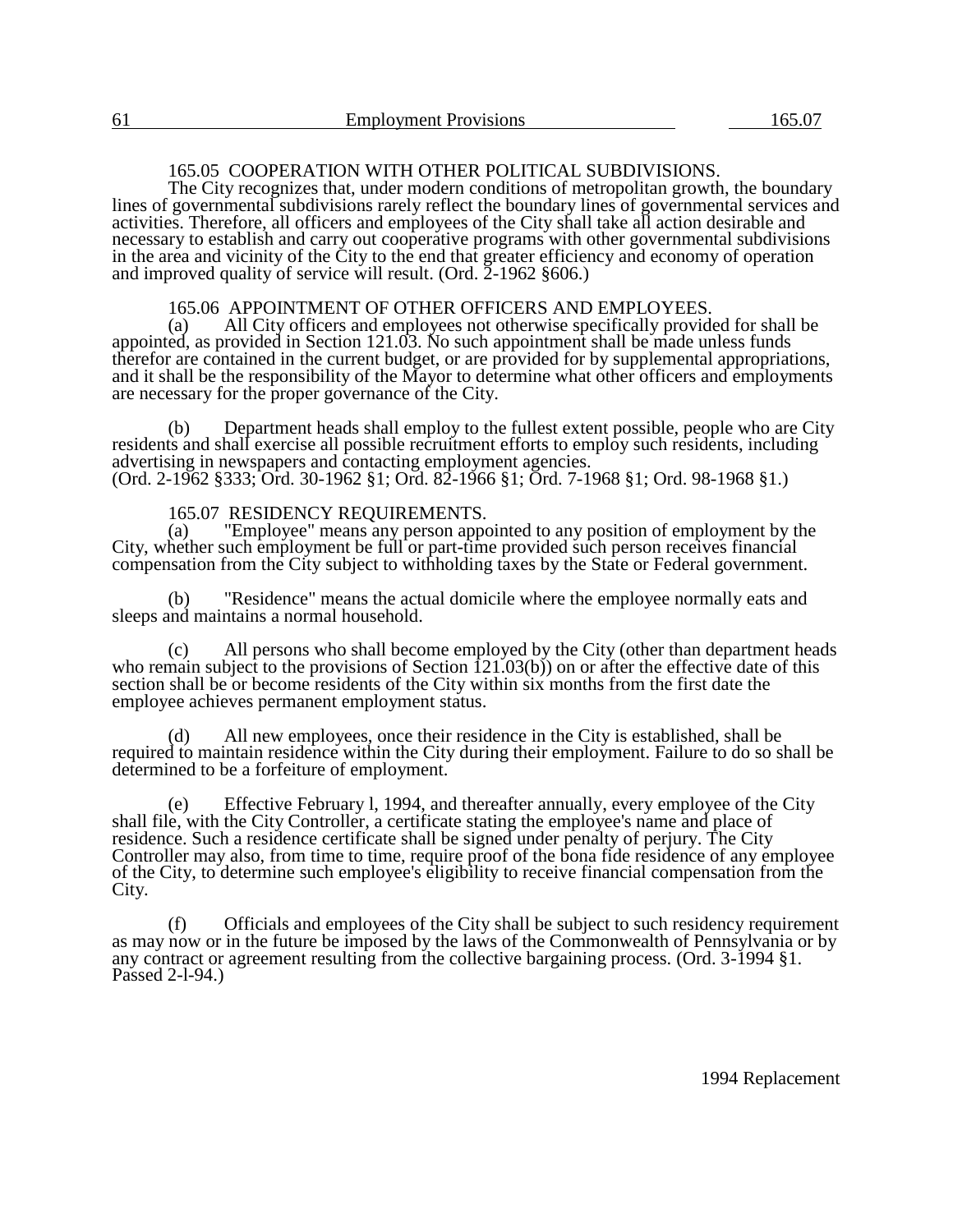# 165.08 BLANKET BOND.

Any officer or employee of the City who is or may be required to give bond to the City conditioned for the faithful performance of his duties, except such officers and employees who are required by law to give individual bonds, may be covered by public employees blanket bond, the amount and coverage thereof to be determined by the Mayor. (Ord. 2-1962 §334.)

165.09 FEDERAL SOCIAL SECURITY BENEFITS.<br>(a) The Mayor and the City Clerk are authorized to

The Mayor and the City Clerk are authorized to execute and deliver to the State Agency a plan and agreement required under the provisions of the Federal Social Security Act and the State Enabling Act to extend coverage to:<br>(1) Employees who exp

Employees who express a preference for social security, previously excluded from coverage by reason of their membership in a retirement system; and

(2) Employees with whom such membership is optional and who express a preference for social security.

(b) The City Treasurer is hereby authorized to make all required payments into the contribution fund established by the Enabling Act and to establish such system of payroll deductions from salaries of officers and employees as may be necessary to their coverage under the Social Security Program.

(c) Council hereby appropriates from the proper funds the amounts necessary to pay into the contribution fund as provided in the Enabling Act and in accordance with the plan and agreement.

(d) The proper City officials shall do all things necessary to the continued implementation of the Social Security Program in accordance with the provisions contained in the plan and agreement and the authorizing laws.

Coverage of the groups included in this section commences July 1, 1960. (Res. Passed 6-17-60.)

1994 Replacement